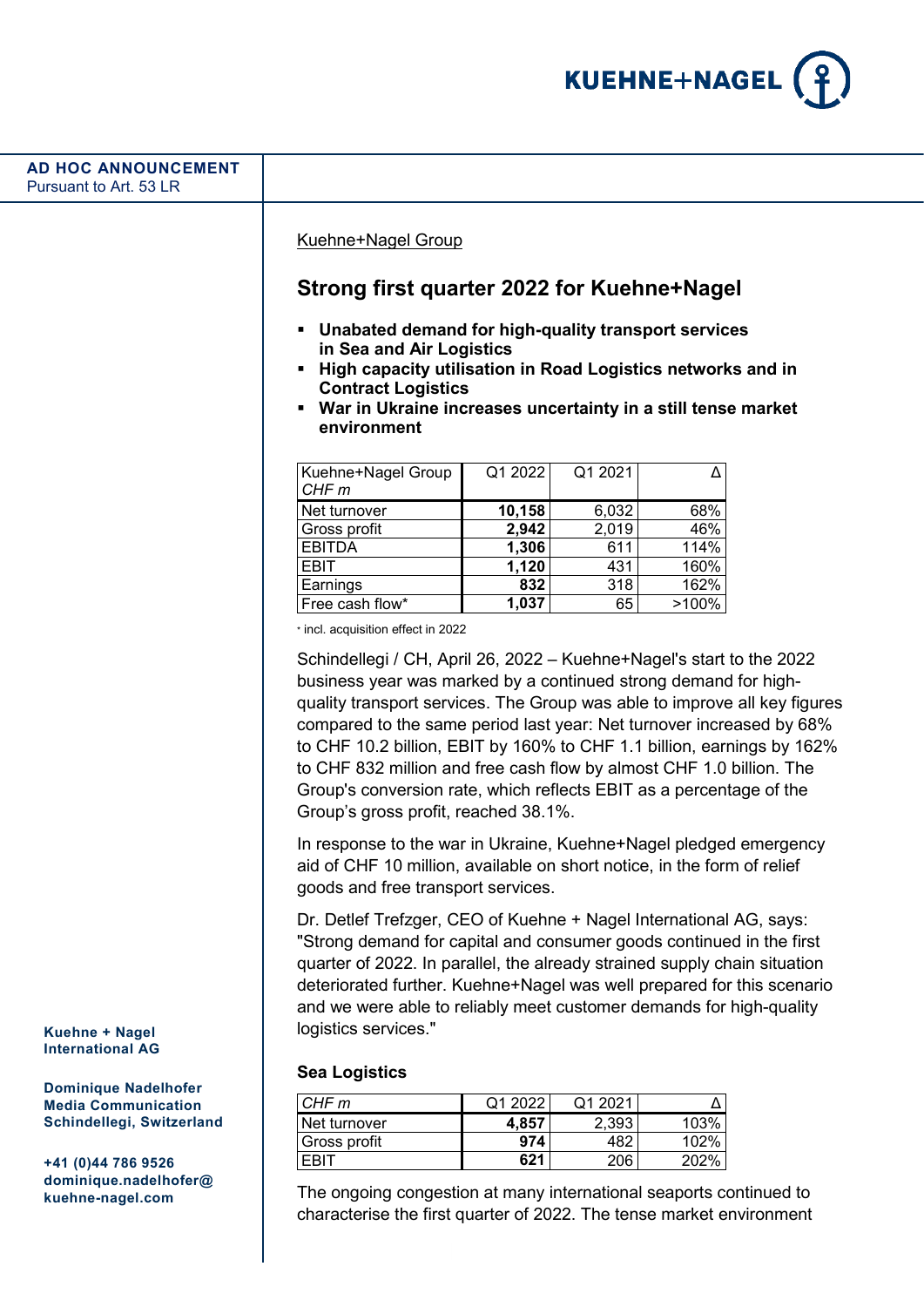once again led to an exceptionally high operational workload in Sea Logistics.

Container volumes in the first quarter of 2022 were 1.0 million TEU, the business unit's net turnover reached CHF 4.9 billion and EBIT was CHF 621 million. The conversion rate reached 63.8%.

Since January, Kuehne+Nagel has been measuring the congestion at port hotspots around the world with the "Disruption Indicator". This reflects the waiting times of container ships in the eleven most important international port clusters on a daily basis. The Indicator is integrated into Sea Explorer, Kuehne+Nagel's industry-recognised, real-time digital seafreight visibility tool.

# **Air Logistics**

| CHF m        | Q1 2022 | Q1 2021 |      |
|--------------|---------|---------|------|
| Net turnover | 3.146   | .650    | 91%  |
| Gross profit | 817     |         | 103% |
| ' ∈RI        | 425     | 163     | 161% |

The sudden closure of Russian airspace led to multiple changes in airfreight routes between Asia and Europe. Together with the overall limited capacities, this led to a significantly higher operational workload in the first quarter of 2022.

Airfreight volumes in the first quarter of 2022 were 574,000 tonnes, net turnover CHF 3.1 billion and EBIT CHF 425 million. The conversion rate reached 52.0%.

To secure capacity for strategic customers, Kuehne+Nagel concluded a long-term agreement with Atlas Air for two Boeing 747-8 freighters. The two aircraft will be chartered on an exclusive basis and will be deployed on international routes from the third quarter of 2022.

# **Road Logistics**

| CHF <sub>m</sub> | ממחפ | O1 2021 |     |
|------------------|------|---------|-----|
| Net turnover     | 982  |         |     |
| Gross profit     | 329  | 3∩4     |     |
|                  | 30   | 2Δ      | つにく |

The business unit Road Logistics once again was able to significantly increase volumes in the first quarter of 2022 which resulted in a wellutilised network.

In the first quarter of 2022, net turnover of the business unit improved by 13% year-on-year to CHF 982 million and EBIT by 25% to CHF 30 million.

In March, the business unit formed a partnership for more transparency in supply chains. As part of the Chorus research project, which belongs to Google parent Alphabet, sensor and orchestration technologies are being developed to locate and track goods. For example, temperature or humidity data are to be processed and interpreted seamlessly through the use of artificial intelligence.